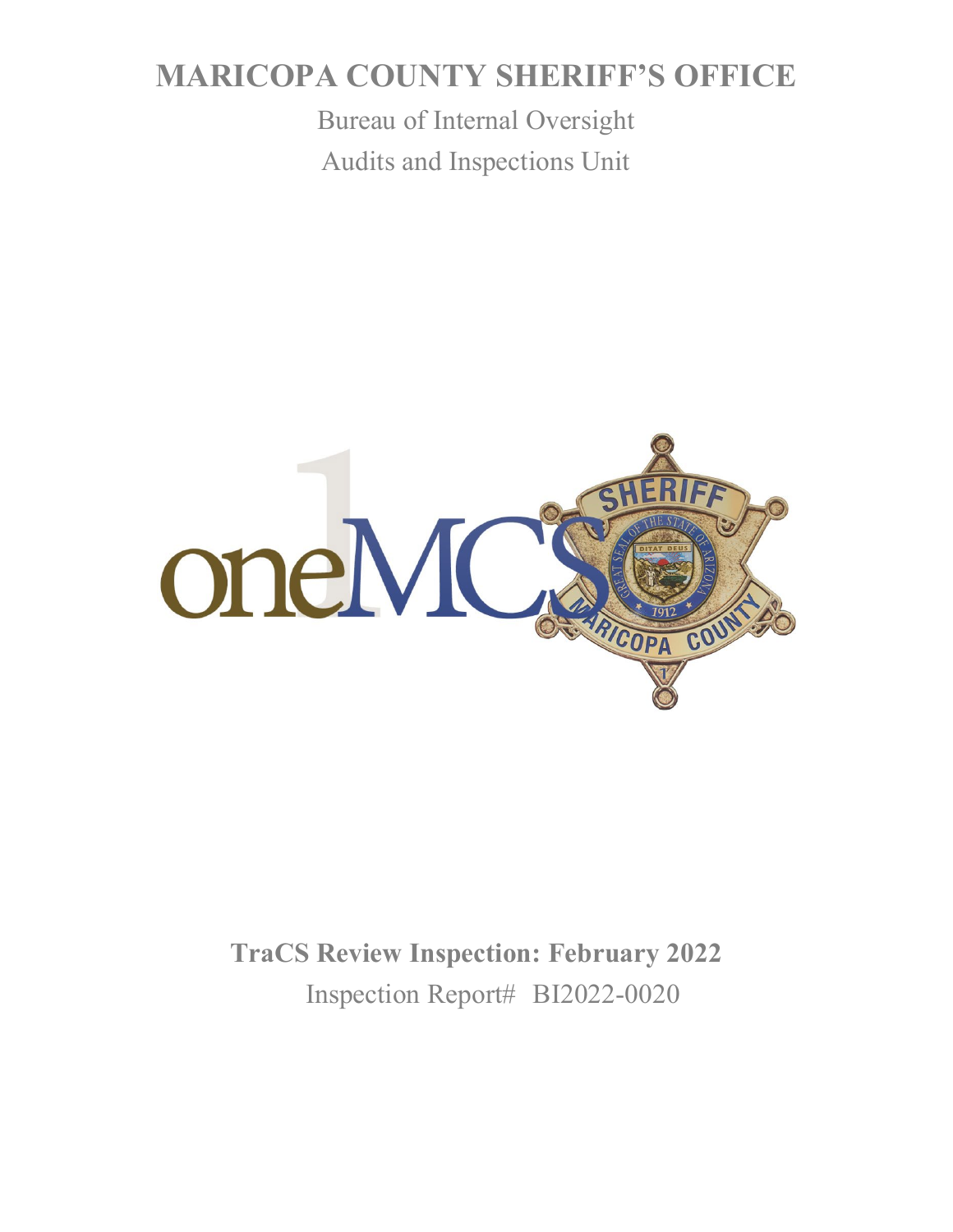The Audits and Inspections Unit (AIU) of the Sheriff's Office Bureau of Internal Oversight (BIO) will conduct monthly inspections of the TraCS Review of traffic stops to ensure compliance with Office Policies, promote proper supervision and support the requirements set forth in the Court Order. Inspectors will utilize the TraCS System and a sample of randomly selected employees from each district/division for review. The TraCS Traffic Stop Review will be uniformly inspected utilizing a matrix developed by the AIU, in accordance with the procedures outlined in policies EA-11, EB-1, GB-2.

#### **Compliance Objectives:**

- Determine what district the traffic stop data originated from
- Determine if the supervisor reviewed all completed traffic stop documentation within 72 hours
- Each Traffic Stop inspected will be counted as one inspection

#### **Criteria:**

MCSO Policy EA-11, *Arrest Procedures* MCSO Policy EB-1, *Traffic Enforcement, Violator Contacts, and Citation Issuance* MCSO Policy GB-2, *Command Responsibility*

#### **Conditions:**

MCSO's assigned Court Monitors provided a sample of 20 Deputies from all Patrol Districts for the February Traffic Stop Review Inspection. The sample of 20 Deputies provided a total of 92 traffic stops available for inspection; all 92 (or 100%) of the traffic stops were inspected.

MCSO achieved a compliance rate of 97.83% in the Review of Traffic Stops for the month of February 2022, as illustrated in the table below:

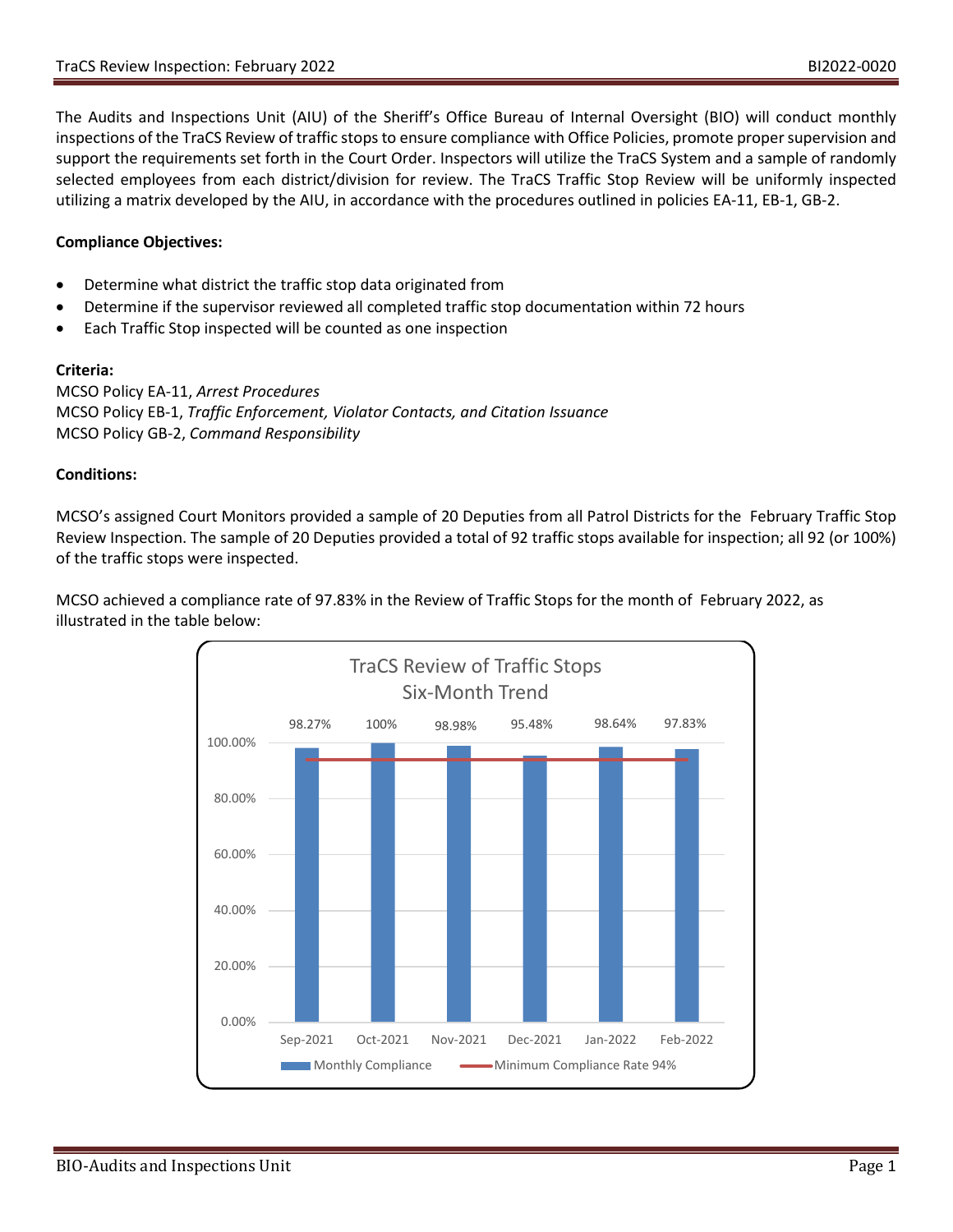The compliance rate of each division is illustrated in the table below:

| <b>District</b>     | Dist. 1 | Dist. 2 | Dist. 3 | Dist. 4 | Lakes  | Dist. 7 | <b>Total</b> |
|---------------------|---------|---------|---------|---------|--------|---------|--------------|
| In Compliance       |         | 14      |         |         | 26     | 33      | 90           |
| <b>Total Stops</b>  | 10      | 14      |         |         | 27     | 33      | 92           |
| <b>Compliance %</b> | 90%     | 100%    | 100%    | 100%    | 96.30% | 100%    | 97.83%       |

It should be noted that the completion of a Review Inspection is dependent on when AIU receives the sample from the Court Monitors.

### District 1 (1 BIO Action Form)

| <b>District</b>                                                                                                                         | Incident # | <b>VSCF</b><br>Generated | <b>Employee</b> | <b>Responsible Supervisor</b> | Commander |  |
|-----------------------------------------------------------------------------------------------------------------------------------------|------------|--------------------------|-----------------|-------------------------------|-----------|--|
| Dist. 1                                                                                                                                 | Redacted   | 02/03/22                 | Sergeant        | Lieutenant                    | Captain   |  |
| <b>Deficiency</b>                                                                                                                       |            |                          |                 |                               |           |  |
| Supervisors are responsible for reviewing the VSCF to ensure accuracy and proper documentation within 72 hours.<br>Policy EB-1.14.A.9.b |            |                          |                 |                               |           |  |
| Inspector Note: VSCF was completed on 02/03/22 at 1535 and reviewed on 02/09/22 at 2349.                                                |            |                          |                 |                               |           |  |

## Lake Patrol (1 BIO Action Form)

| <b>District</b>                                                                                                 | Incident # | <b>VSCF</b><br>Generated | <b>Employee</b> | <b>Responsible Supervisor</b> | <b>Commander</b> |  |
|-----------------------------------------------------------------------------------------------------------------|------------|--------------------------|-----------------|-------------------------------|------------------|--|
| Lake                                                                                                            | Redacted   | 02/23/22                 | Deputy          | Sergeant                      | Captain          |  |
| Patrol                                                                                                          |            |                          |                 |                               |                  |  |
| <b>Deficiency</b>                                                                                               |            |                          |                 |                               |                  |  |
| Supervisors are responsible for reviewing the VSCF to ensure accuracy and proper documentation within 72 hours. |            |                          |                 |                               |                  |  |
| Policy EB-1.14.A.9.b                                                                                            |            |                          |                 |                               |                  |  |
|                                                                                                                 |            |                          |                 |                               |                  |  |
| Inspector Note: VSCF was completed on 02/23/22 at 1743 and reviewed on 02/26/22 at 2245.                        |            |                          |                 |                               |                  |  |

Unless noted above in the deficiency table, there were no prior BIO Action Forms similar in nature or supervisor notes addressing the deficiencies.

#### **Action Required:**

With the resulting **97.83%** compliance for *Inspection BI2022-0020,* a total of **2** BIO Action Forms are requested from the affected Districts addressing the deficiency. **The forms shall be completed utilizing Blue Team.**